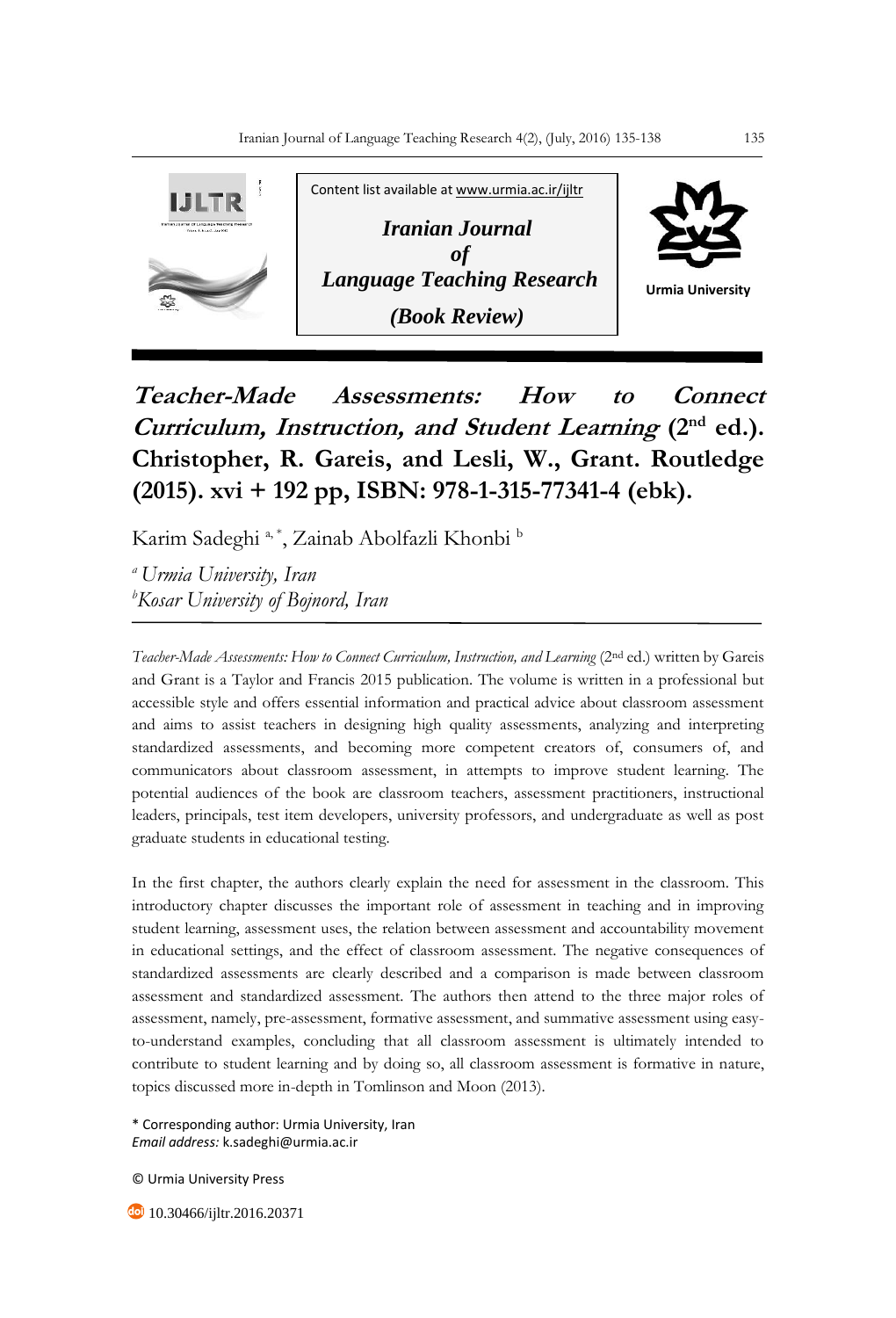In chapter two, the authors focus on reliability and validity in everyday life and in educational settings, and describe the characteristics of, and the ways to ensure, validity and reliability of teacher-made assessments. They end the chapter by explaining how validity and reliability interact with and influence each other, noting that reliability is subject to systematic and random errors and is therefore something relative. They claim that validity is a matter of degree, i.e., no test is utterly invalid or perfectly valid and it is associated with the confidence level we can draw inferences with based on assessment about student learning. The authors then go into details of four C's of validity (construct, content, concurrent, and consequential facets) and the issues that should be considered in gauging each in teacher-made assessments using illustrative example scenarios. In the remaining part of the chapter, they present some tips for ensuring and enhancing validity and reliability and present examples of teachers' reflections on their experiences of reliability and validity.

In the next chapter (Chapter 3), we learn about alignment between curriculum and assessment. The point of the authors is that alignment should be made between the dimensions of content and cognitive demand or behavior of the intended learning outcomes. They identify seven steps for making strengthened teacher-made assessments that are reasonably reliable and valid by sticking to some guiding principles such as a. unpacking intended learning outcomes, b. creating a table of specifications, c. clarifying purposes for and circumstances of assessing student learning, d. determining the appropriate types of assessment items/activities to use, and so on.

In the coming chapter (Chapter 4), the authors lay out basic procedures and guidelines for writing efficient select-response items. Following this topic, they briefly describe and raise a caution about bias and argue there are ways for tapping lower- and higher-level cognitive processes through constructing select-response items that lead to error free, reliable, and valid assessments, providing detailed guidelines for developing multiple-choice items that can reach these standards. However, for a more detailed discussion, the readers are recommended to study Kline (2015) which deals comprehensively with how test items of different types should be constructed and checked for their validity and reliability in a step-by-step fashion and at an advanced level.

The next chapter (Chapter 5) is devoted to the discussion of guidelines related to developing constructed response items. Guidelines are then offered for constructing each component of these items, i.e., *the prompt, response format, and scoring criteria.* The issue of bias (ensuring that student performance is not unduly affected by systematic and random error), and principles for tapping higher cognitive levels of learning (i.e., application, analysis, evaluation, and creation) through this item type are discussed next along with an example for each. The chapter ends with the authors' advocating the use of different item types in assessments.

In chapter six, an argument is made to link assessment to student learning such that learning does not stop with assessment. By bringing forth an example scenario, the authors explain how a table of specifications can be provided for interpreting and analyzing student learning. They suggest that teachers first analyze how the class performed as a whole through preparing a grade distribution and item analysis. The teachers then are informed of the need to learn more about the performance of individual students on the assessments analyzed through the lens of the curriculum to garner information on the nature of student learning. Of the five purposes of analyzing student learning described in this chapter, grading and feedback are dealt with as separate headings followed by a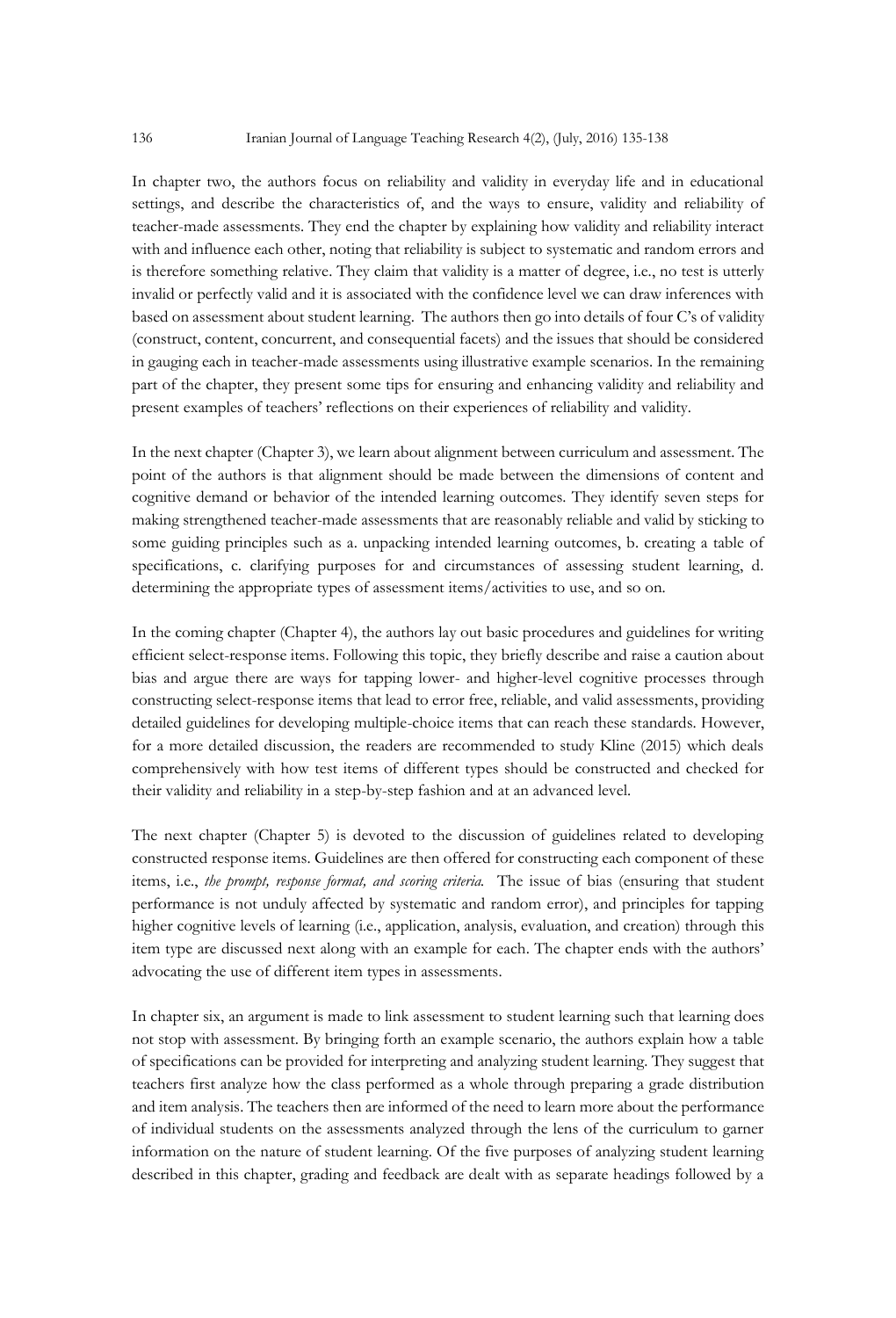description of the characteristics of and practical techniques for offering effective feedback. In line with recent trends in and findings of assessment-related research (e.g., Sadeghi & Abolfazli, 2014), the chapter ends with a final remark on the purposes and positive outcomes of assessment as learning, one being helping students to become lifelong learners.

In the final chapter, the authors emphasize the need for assessment literacy by focusing on the professional practice of teachers as leaders. In particular, they explain that assessment literacy can be viewed as a professional competency from three essential aspects (in that teachers ought to be educated to be good creators of, intelligent consumers of, and effective communicators about assessment). The authors then end the chapter with a summary of how teacher leadership can constructively improve the practice of colleagues, through say, collaboration in designing lesson plans and assessments, and constructively developing and critically reviewing assessments used by school districts.

As regards the positive points of the book, the authors present an introduction to each chapter which can act as a good advance organizer for the reader to the main discussions that follow. New terms are bold-faced and definitions follow them; furthermore, the provision of a glossary at the end of the book is also an advantage. The figures provided in some chapters lucidly summarize the text in line with the quote a picture is worth a thousand words. The examples provided are not discipline-specific and are applicable to teachers across subject areas including art, foreign languages, health, physical, career, and technical education. The book in general is a practical and accessible resource for classroom teachers as they make alignments in their own classroom assessments with the expected content and cognitive level of state standardized and district curricula.

However, there are some negative elements in this second edition which can be amended in future revisions. As the authors themselves confess, the book is not comprehensive enough to be used for very advanced courses on assessment. Another shortcoming of the book is that some parts which are related to the topics being discussed in a single chapter and therefore should be considered simultaneously when the reader is learning about a specific subject are indeed not included in that section. For example, in chapter 3, when materials are presented on alignment, it is stated that curriculum, instruction, and assessment should be aligned in teacher-made assessments; however, the first and the third of these three elements are discussed with instruction not included in the discussion. In addition, in the same chapter, it is claimed that learning happens at three levels, i.e., cognitive, psychomotor, and affective; however, the authors use Bloom's taxonomy which focuses only on cognitive domain of learning, yet it should be more appealing and useful for the reader to know about all the three domains and understand the distinctions in one place. At the same time, although it is a good idea that the authors present multiple examples for a topic, sometimes too much is offered (for instance, the examples given in chapter 3) which makes the reader weary. Despite these minor shortcomings, the book is expected to offer a handful of practical advice to both new comers and established practitioners in the field of assessment for learning.